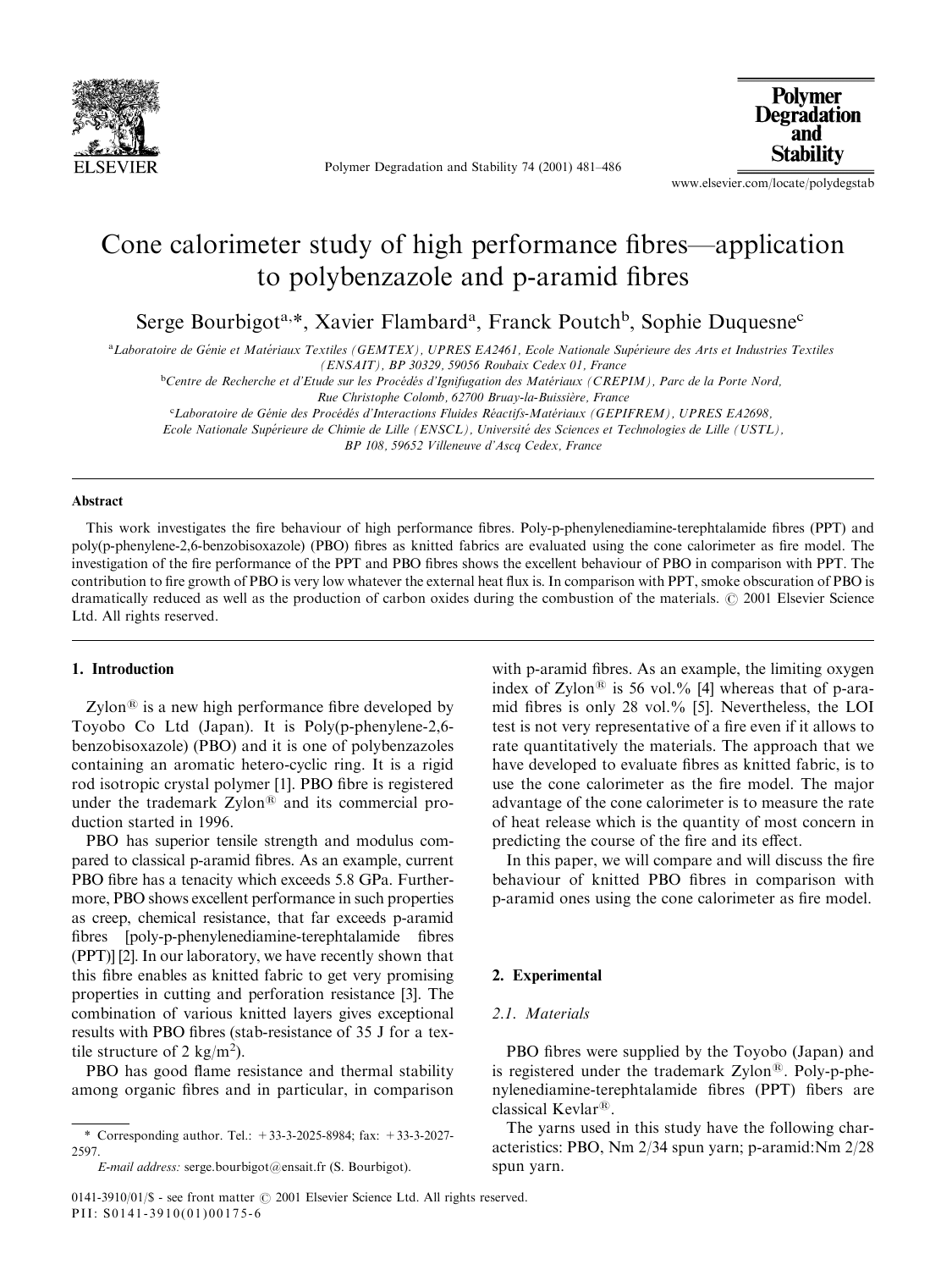PBO and p-aramid fibres have been knitted on an automatic rectilinear machine gauge 7. The texture used is a woven rib. The two samples have the surface weight equalling  $1.08 \text{ kg/m}^2$  (four yarns knitted together in the case of p-aramid and five yarns in the case of PBO).

#### 2.2. Cone calorimeter

The Stanton Redcroft Cone Calorimeter was used to carry out measurements on samples following the procedure defined in ASTM E 1354-90. The standard procedure used involves exposing specimens measuring  $100\times100\times$ 2.5 mm in horizontal orientation. External heat fluxes of 50 and 75 kW/ $m<sup>2</sup>$  have been used for running the experiments. These fluxes have been chosen because 50 kW/ $m<sup>2</sup>$ is the common heat flux in a mild fire scenario and 75 kW/ m<sup>2</sup> represents flashover conditions [6][7].

The cone calorimeter is used to determine the following principal fire properties: rate of heat release (RHR), cumulative heat released (total heat evolved: THE), time to ignition  $(t_{i\varrho})$ , and FIGRA (Fire Index of Growth Rate) [8], as well as  $CO$  and  $CO<sub>2</sub>$  production and smoke obscuration (volume of smoke production: VSP [9]). In particular, FIGRA provides an estimation of the rate of development of a fire and VSP measures the flow of smoke in a ventilated room. The data were computed using software developed in our laboratory. The experiments are repeated 3 times. When measured at 50 and 75 kW/m<sup>2</sup> fluxes, RHR and VSP values are reproducible to within  $10\%$  and CO, CO<sub>2</sub> are reproducible to within 15%. The results presented in the following are averages. The cone

data reported in this paper are the average of three replicated experiments.

#### 3. Results and discussion

Fire hazard is associated with a variety of properties of a material in a particular scenario. It is determined by a combination of factors including the material ignitability, the rate at which heat is released from it when it burns, the total amount of heat that is released, the flame spread, the smoke production and the toxicity of the smoke. It has now been established that the property which most critically defines a fire is the heat release, because two conditions are necessary for propagating a fire from the ignited material to another one and/or to the surroundings. First, sufficient energy, as heat, needs to be released to cause secondary ignition. Secondly, the heat release needs to be occurred sufficiently fast so that the heat is not quenched in the "cold" air. By using heat release equipment such as the cone calorimeter, the different parameters discussed above can be measured in the same instrument, in a manner generally relevant to real fires.

#### 3.1. Heat release

RHR curves of knitted PPT and PBO fibres at two external heat flux (50 and 75  $kW/m<sup>2</sup>$ ) show that PBO fibres present a very good fire behaviour in comparison with p-aramid fibres (Fig. 1). RHR peak of PBO at 50 and 75 kW/m<sup>2</sup> are respectively only 60 and 150 kW/m<sup>2</sup>



Fig. 1. RHR curves of knitted p-aramid and PBO fibres.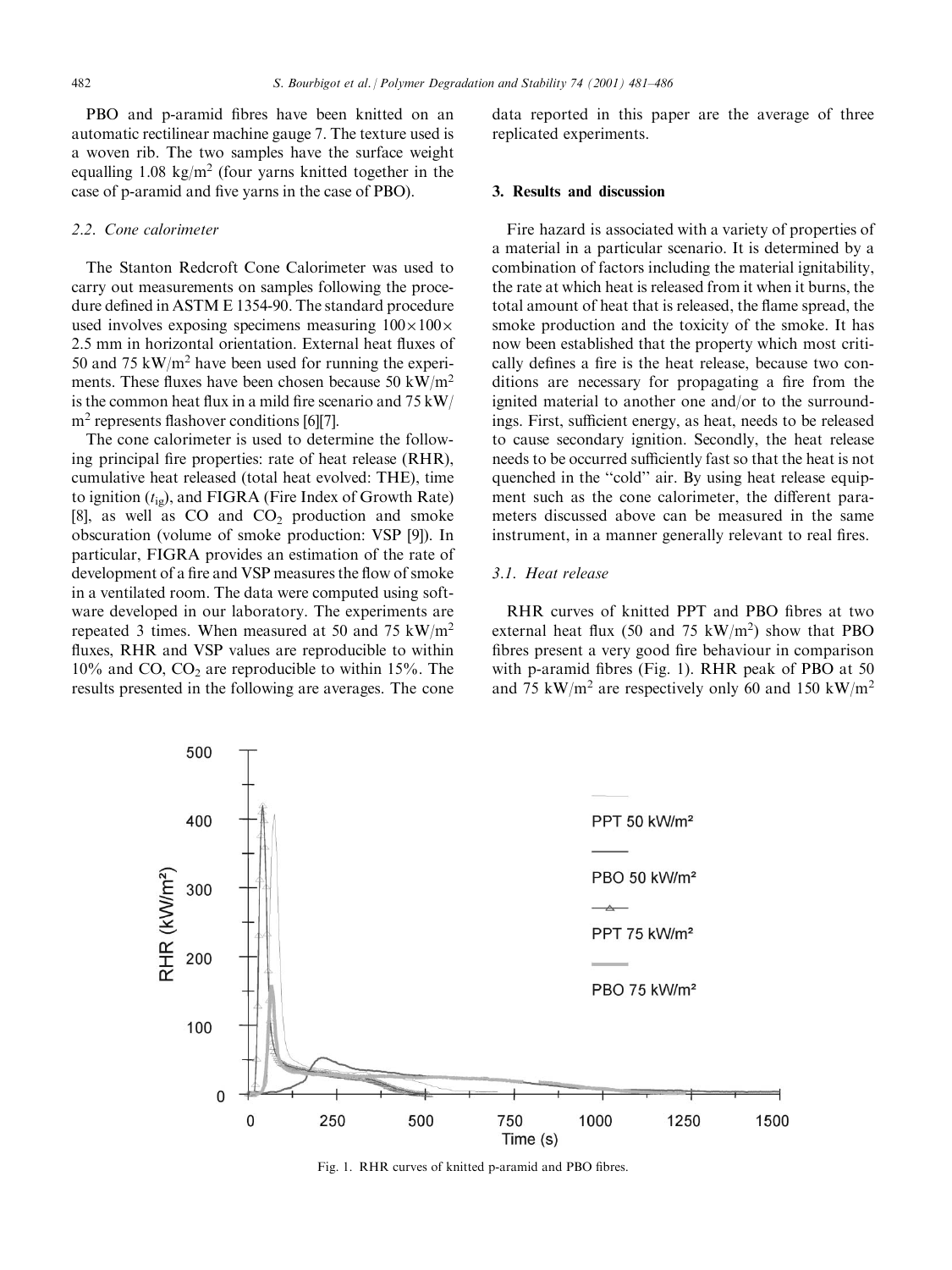in comparison with 400 and 430 kW/m<sup>2</sup> for p-aramid fibres. It demonstrates therefore the high fire resistance of PBO.

Figs. 2 and 3 show the reaction to fire of p-aramid and PBO at an external heat flux equalling  $75 \text{ kW/m}^2$ . The time to ignition of PBO is twice as long as that of PPT (from 26 to 55 s). It shows the superior heat resistance of PBO compared with PPT. Between the ignition and the end of the RHR peak, the two behaviours are very different (see pictures on RHR peaks): p-aramid burns with high flames whereas PBO burns with small flames. After the RHR peak, glowing of the fibres occurs which leads

to their degradation. Nevertheless, it is important to notice that the residues of the two materials at the end of the combustion are completely different. The residue of p-aramid consists of only some carbonaceous particles as compared to the residue of PBO which presents the same aspect as the beginning of the experiment except for the black colour, but this residue is crumbly and has no mechanical properties.

THE curves (Fig. 4) show that at the same heat flux the combustion of PBO is delayed in comparison with PPT. At the end of combustion THE values of PPT and PBO measuring at 50 kW/m<sup>2</sup> are close and they are



Fig. 2. Reaction to fire of p-aramid fibres in the conditions of the cone calorimeter (external heat flux equalling 75 kw/m<sup>2</sup>).



Fig. 3. Reaction to fire of PBO fibres in the conditions of the cone calorimeter (external heat flux equalling 75 kw/m<sup>2</sup>).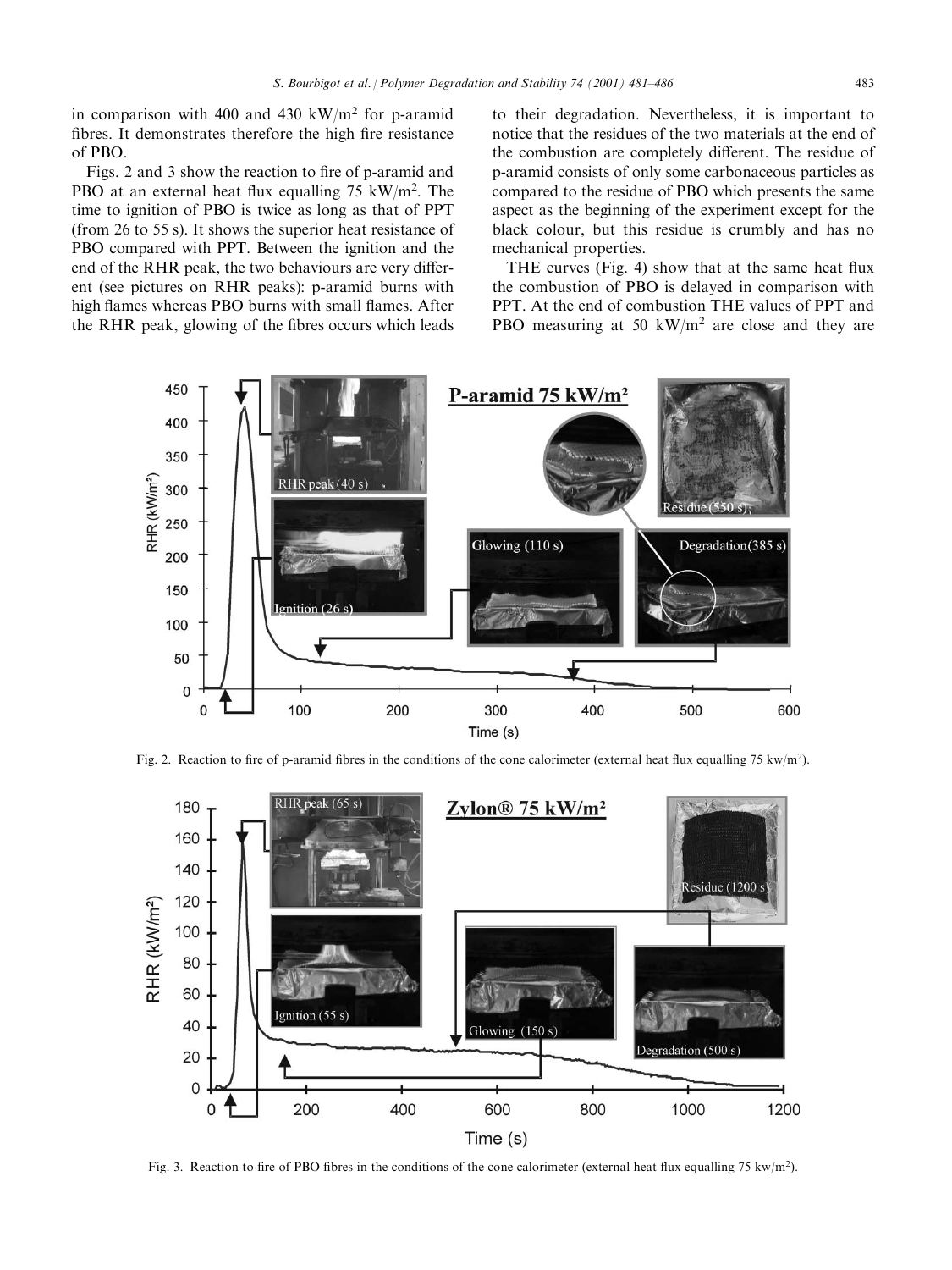different when measuring at 75 kW/m<sup>2</sup>. In this last case, THE value of PBO is higher than PPT. It can be assigned to a post-glowing phenomenon which occurs at longer times in the case of PBO.

#### 3.2. Fire index of growth rate

FIGRA is a good indicator of the contribution to fire growth of a material. FIGRA curves of PPT and PBO fibres are shown in Fig. 5. At an external heat flux

of 50 kW/m<sup>2</sup>, FIGRA of PBO is close to zero. It means that PBO does not contribute to the propagation of fire. FIGRA curve of PPT exhibits one peak at 75 s  $(FIGRA = 60 W/s)$  and from 150 s the FIGRA becomes close to zero. PPT contributes therefore to fire spread during its combustion and not when the sample is glowing.

At an external heat flux of  $75 \text{ kW/m}^2$ , FIGRA curve of PBO shows one peak at 65s (FIGRA=25 W/s). Its contribution of fire growth is therefore comparatively very low. In the case of PPT, the peak of FIGRA (110)



Fig. 5. FIGRA curves of knitted PPT and PBO fibres.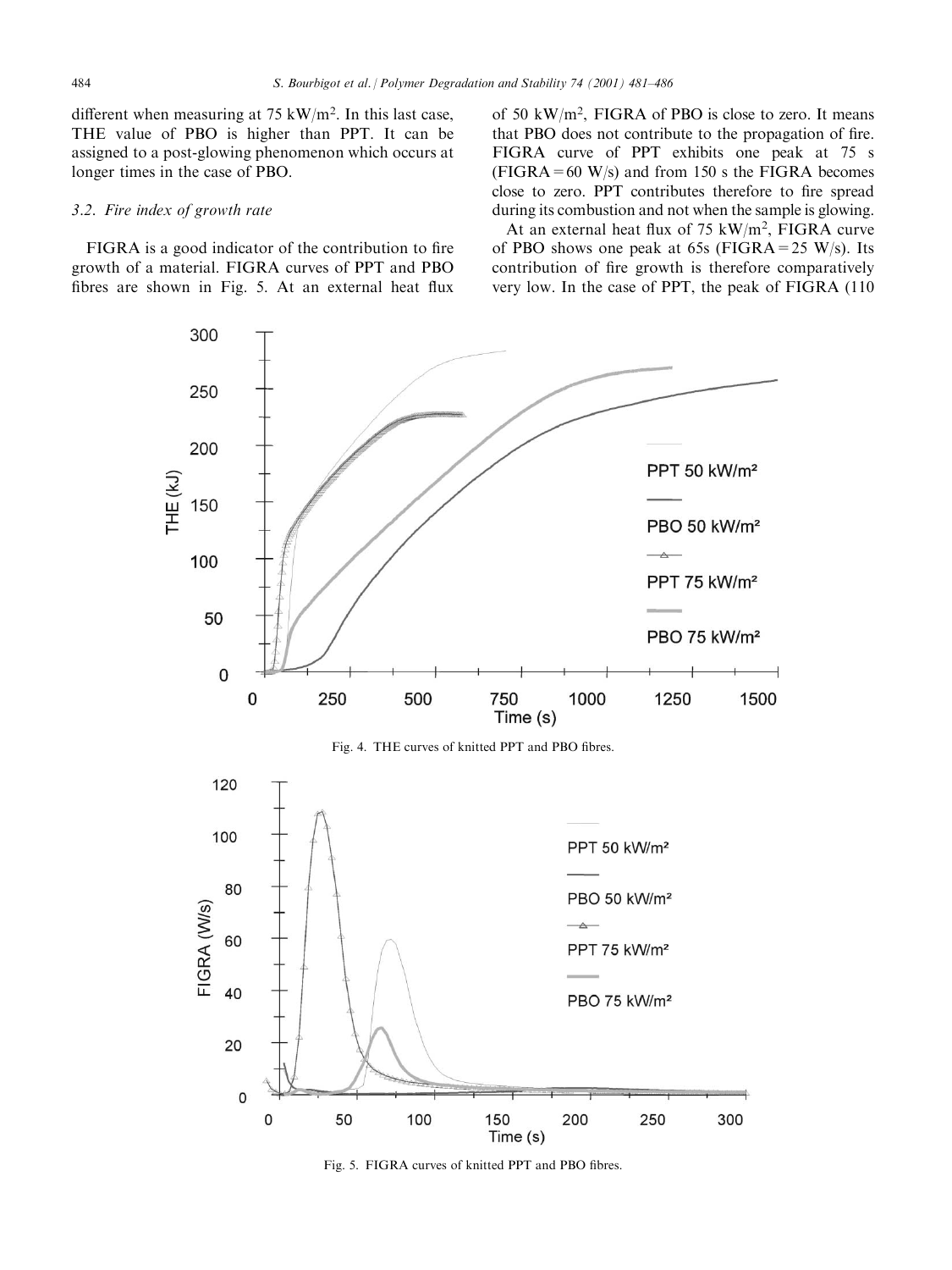

Fig. 6. VSP curves of knitted p-aramid and PBO fibres.

W/s) occurs at shorter times (40 s). It means that the contribution to fire growth of PPT is very fast. It is worth noting that in the two cases the contribution to fire growth is close to zero when the samples are glowing.

## 3.3. Smoke and carbon oxides evolution

Smoke obscuration is strongly lowered using PBO in comparison with p-aramid fibres (Fig. 6). PPT fibres evolve smoke with a peak at  $0.012 \text{ m}^3/\text{s}$ . This peak does not depend on the external heat flux except for the time when it occurs (42 s under 75 kW/m<sup>2</sup> and 72 s under 50  $kW/m<sup>2</sup>$ ). PBO does not contribute to the smoke obscuration during fire whereas the smoke production of burning p-aramid material is comparatively high. It is very important in term of safety of people because the obscuration of a room or a corridor leads generally to a large panic effect. Indeed panic gives rise to more deaths than the fire itself [10].



Fig. 7. CO curves of knitted p-aramid and PBO fibres.

Figs. 7 and 8 respectively present the CO production versus time and the total quantity of CO (TCO) evolved in the experimental conditions of the cone calorimeter, close to the conditions of a ventilated room. The amounts



Fig. 8. Total evolved CO curves of knitted p-aramid and PBO fibres.



Fig. 9.  $CO<sub>2</sub>$  curves of knitted p-aramid and PBO fibres.